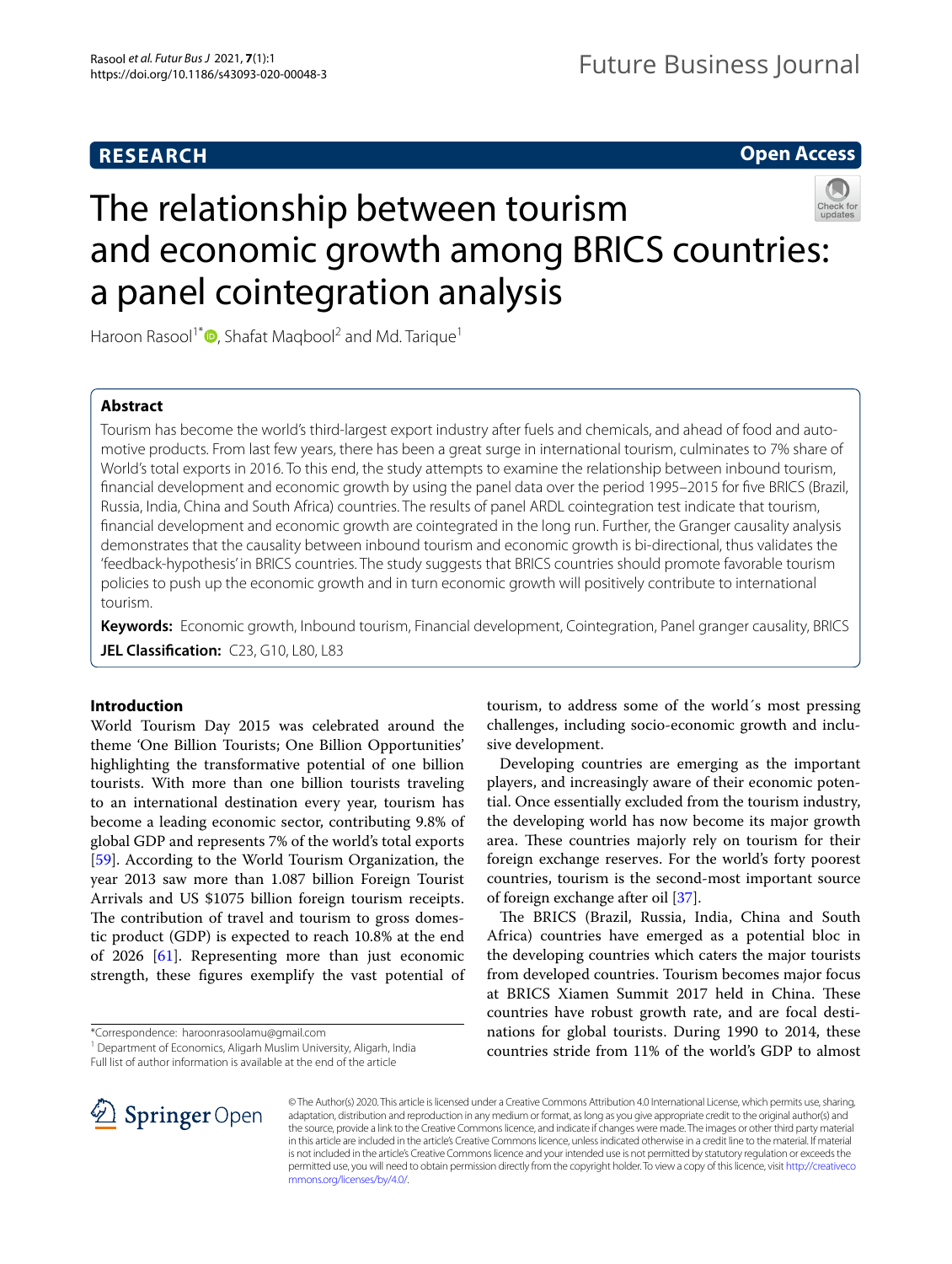30% [\[17\]](#page-9-0). Among BRICS countries, China is ranked as an important destination followed by Brazil, Russia, India and South Africa [[60](#page-10-3)].

The importance of inbound tourism has grown exponentially, because of its growing contribution to the economic growth in the long run. It enhances economic growth by augmenting the foreign exchange reserves [[38\]](#page-10-4), stimulating investments in new infrastructure, human capital and increases competition [[9](#page-9-1)], promoting industrial development [\[34\]](#page-10-5), creates jobs and hence to increase income [[34\]](#page-10-5), inbound tourism also generates positive externalities  $[1, 14]$  $[1, 14]$  $[1, 14]$  $[1, 14]$  and finally, as economy grows, one can argue that growth in GDP could lead to further increase in international tourism [\[11](#page-9-4)].

The tourism-led growth hypothesis (TLGH) proposed by Balaguer and Cantavella-Jorda [[3\]](#page-9-5), states that expansion of international tourism activities exerts economic growth, hence ofering a theoretical and empirical link between inbound tourism and economic growth. Theoretically, the TLGH was directly derived from the exportled growth hypothesis (ELGH) that postulates that economic growth can be generated not only by increasing the amount of labor and capital within the economy, but also by expanding exports.

The 'new growth theory', developed by Balassa  $[4]$  $[4]$ , suggests that export expansion can trigger economic growth, because it promotes specialization and raises factors productivity by increasing competition, creating positive externalities by advancing the dispersal of specialized information and abilities. Exports also enhance economic growth by increasing the level of investment. International tourism is considered as a non-standard type of export, as it indicates a source of receipts and consumption in situ. Given the difficulties in measuring tourism activity, the economic literature tends to focus on primary and manufactured product exports, hence neglecting this economic sector. Analogous to the ELGH, the TLGH analyses the possible temporal relationship between tourism and economic growth, both in the short and long run. The question is whether tourism activity leads to economic growth or, alternatively, economic expansion drives tourism growth, or indeed a bi-directional relationship exists between the two variables.

To further substantiate the nexus, the study will investigate the plausible linkages between economic growth and international tourism while considering the relative importance of fnancial development in the context of BRICS nations. Financial markets are considered a key factor in producing strong economic growth, because they contribute to economic efficiency by diverting fnancial funds from unproductive to productive uses. The origin of this role of financial development may is traced back to the seminal work of Schumpeter [\[50\]](#page-10-6). In his study, Schumpeter points out that the banking system is the crucial factor for economic growth due to its role in the allocation of savings, the encouragement of innovation, and the funding of productive investments. Early works, such as Goldsmith [[18\]](#page-9-7), McKinnon [[39\]](#page-10-7) and Shaw [[51\]](#page-10-8) put forward considerable evidence that fnancial development enhances growth performance of countries. The importance of financial development in BRICS economies is refected by the establishment of the 'New Development Bank' aimed at fnancing infrastructure and sustainable development projects in these and other developing countries. To the best of the authors' knowledge, no attempt has been made so far to investigate the long-run relationship<sup>[1](#page-1-0)</sup> between tourism, financial development and economic growth in case of BRICS countries. Hence, the present study is an attempt to fll the gap in the existing literature.

# **Review of past studies**

From last few decades there has been a surge in the research related to tourism-growth nexus. The importance of growth and development and its determinants has been studied extensively both in developed and developing countries. Extant literature has recognized tourism as an important determinant of economic growth. The importance of tourism has grown exponentially, courtesy to its manifold advantages in form of employment, foreign exchange production household income and government revenues through multiplier efects, improvements in the balance of payments and growth in the number of tourism-promoted government policies [[21,](#page-9-8) [41](#page-10-9), [53](#page-10-10)]. Empirical fndings on tourism and economic development have produced mixed fnding and sometimes conficting results despite the common choice of time series techniques as a research methodology. On empirical grounds, four hypotheses have been explored to determine the link between tourism and economic growth  $[12]$ . The first two hypotheses present an account on the unidirectional causality between the two variables, either from tourism to economic growth (Tourism-led economic growth hypothesis-TLGH) or its reserve (economic-driven tourism growth hypothesis-EDTH). The other two hypotheses support the existence of bi-directional hypothesis, (bi-directional causality hypothesis-BC) or that there is no relationship at all (no causality hypothesis-NC), respectively. According to TLEG hypothesis, tourism creates an array of benefts which spillover though multiple routes to promote the economic growth [[55](#page-10-11)]. In particular, it is believed that tourism (1) increases foreign exchange earnings, which in turn can be used to fnance imports [[38](#page-10-4)],

<span id="page-1-0"></span> $1$  There are no fixed definitions of short, medium and long run and generally in macroeconomics, short run can be viewed as 1 to 2 or 3 years, medium up to 5 years and long run from 5 years to 20 or 25 years.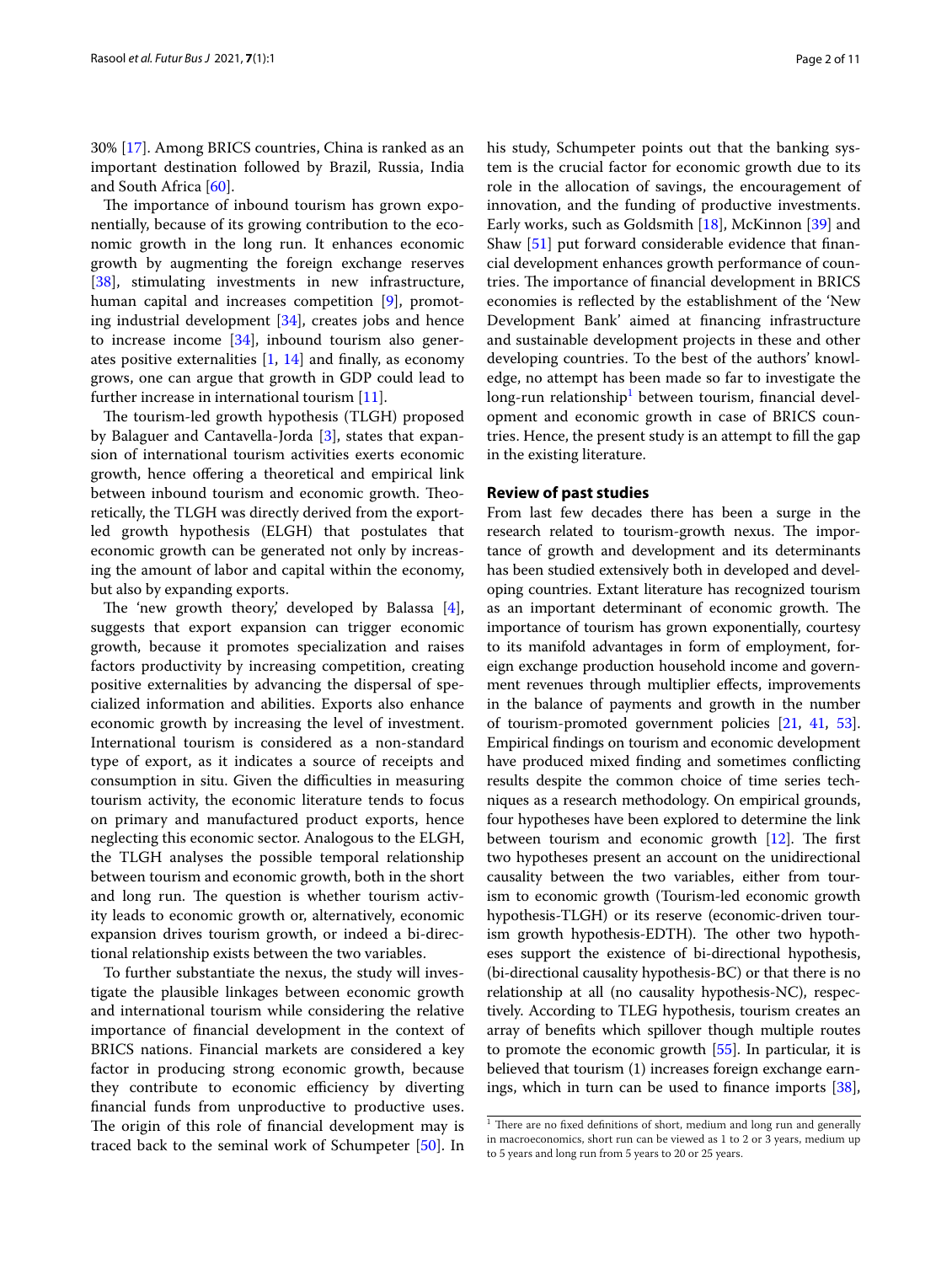(2) it encourages investment and drives local frms toward greater efficiency due to the increased competition  $[3, 31]$  $[3, 31]$  $[3, 31]$  $[3, 31]$ , (3) it alleviates unemployment, since tourism activities are heavily based on human capital [[10](#page-9-10)] and (4) it leads to positive economies of scale thus, decreasing production costs for local businesses  $[1, 14]$  $[1, 14]$  $[1, 14]$  $[1, 14]$  $[1, 14]$ . Other recent studies which find evidence in favor of the TLGH hypothesis include [\[44](#page-10-13), [52](#page-10-14)]. Even though literature is dominated by TLGH, few studies produce a result in support of EDTH [[40](#page-10-15), [41,](#page-10-9) [45\]](#page-10-16). Payne and Mervar [\[45\]](#page-10-16) posit that tourism growth of a country is mobilized by the stability of well-designed economic policies, governance structures and investments in both physical and human capital. This positive and vibrant environment creates a series of development activities which proliferate and flourish the tourism. Pertaining to the readily available information, bi-directional causality could also exist between tourism income and economic growth [[34](#page-10-5), [49\]](#page-10-17). From a policy view, a reciprocal tourism–economic growth relationship implies that government agendas should cater for promoting both areas simultaneously. Finally, there are some studies that do not offer support to any of the aforementioned hypotheses, suggesting that the impact between tourism and economic growth is insignifcant  $[25, 47, 57]$  $[25, 47, 57]$  $[25, 47, 57]$  $[25, 47, 57]$  $[25, 47, 57]$  $[25, 47, 57]$ . There is a vast literature examining the relationship between tourism and growth as a result, only a selective literature review will be presented here.

Banday and Ismail [\[5](#page-9-11)] used ARDL cointegration model to test the relationship between tourism revenue and economic growth in BRICS countries from the time period of (1995-2013). The study validates the tourism-led growth hypothesis for BRICS countries, which evinces that tourism has positive infuence on economic growth.

Savaş et al. [[54\]](#page-10-21) evaluated the tourism-led growth hypothesis in the context of Turkey. The study employed gross domestic product, real exchange rate, real total expenditure and international tourism arrivals to sketch out the causality among variables. The result reveals a unidirectional relationship between tourism and real exchange rate. The findings suggest that tourism is the driving force for economic growth, which in turn helps turkey to culminate its current account deficit.

Dhungel  $[15]$  $[15]$  made an effort to investigate causality between tourism and economic growth, In Nepal for the period of (1974–2012), by using Johansen's cointegration and Error correction model. The result states that unidirectional causality exists in the long run, while in short run no causality exists between two constructs. The study emphasized that strategies should be devised to attain causality running from tourism to economic growth.

Mallick et al. [\[36](#page-10-22)] analyzed the nexus between economic growth and tourism in 23 Indian states over a period of 14 years (1997–2011). Using panel autoregressive distributed lag model based on three alternative estimators such as mean group estimator, pooled mean group and dynamic fxed efects, Research found that tourism exerts positive infuence on economic growth in the long run.

Belloumi [[8\]](#page-9-13) examines the causal relationship between international tourism receipts and economic growth in Tunisia by using annual time series data for the period 1970–2007. The study uses the Johansen's cointegration methodology to analyze the long-run relationship among the concerned variables. Granger causality based Vector error correction mechanism approach indicates that the revenues generated from tourism have a positive impact on economic growth of Tunisia. Thus, the study supports the hypothesis of tourism-driven economic growth, which is specifc to developing countries that base their foreign exchange earnings on the existence of a comparative advantage in certain sectors of the economy.

Tang et al. [\[58\]](#page-10-23) explored the dynamic Inter-relationships among tourism, economic growth and energy consumption in India for the period 1971–2012. The study employed Bounds testing approach to cointegration and generalized variance decomposition methods to analyze the relationship. The bounds testing and the Gregory-Hansen test for cointegration with structural breaks consistently reveals that energy consumption, tourism and economic growth in India are cointegrated. The study demonstrated that tourism and economic growth have positive impact on energy consumption, while tourism and economic growth are interrelated; with tourism exert signifcant infuence on economic growth. Consequently, this study validates the tourism-led growth hypothesis in the Indian context.

Kadir and Karim [\[24](#page-9-14)]) examined the causal nexus between tourism and economic growth in Malaysia by applying panel time series approach for the period 1998– 2005. By applying Padroni's panel cointegration test and panel Granger causality test, the result indicated both short and long-run relationship. Further, the panel causality shows unidirectional causality directing from tourism receipts to economic growth. The result provides evidence of the signifcant contribution of tourism industry to Malaysia's economic growth, thereby justifying the necessity of public intervention in providing tourism infrastructure and facilities.

Antonakakis et al. [\[2\]](#page-9-15) test the linkage between tourism and economic growth in Europe by using a newly introduced spillover index approach. Based on monthly data for 10 European countries over the period 1995– 2012, the fndings suggested that the tourism–economic growth relationship is not stable over time in terms of both magnitude and direction, indicating that the tourism-led economic growth (TLEG) and the economic-driven tourism growth (EDTG) hypotheses are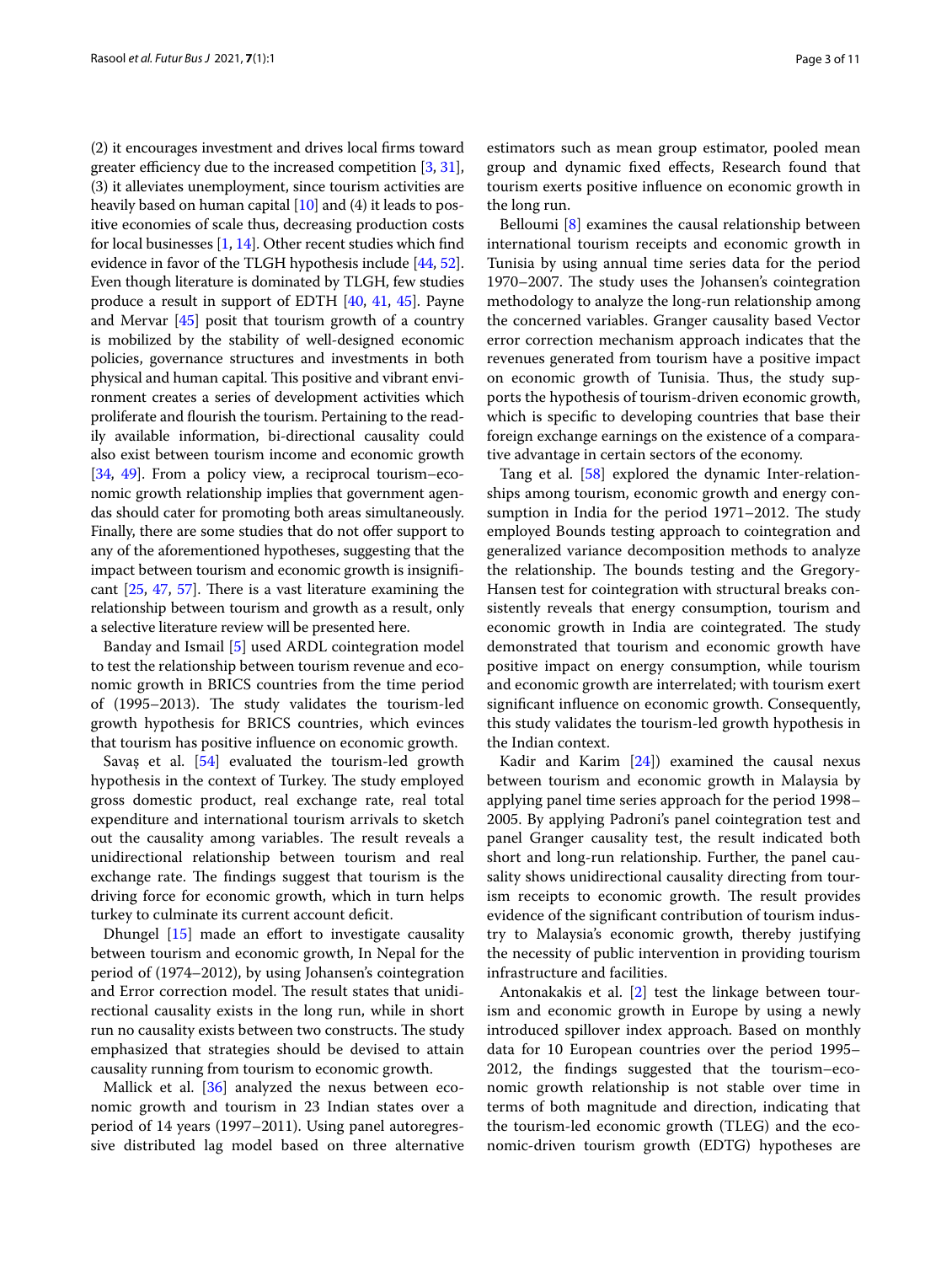time-dependent. Thus, the findings of the study suggest that the same country can experience tourism-led economic growth or economic-driven tourism growth at different economic events.

Oh [[41\]](#page-10-9) verifes the contribution of tourism development to economic growth in the Korean economy by applying Engle and Granger two-stage approach and a bivariate Vector Autoregression model. He claimed that economic expansion lures tourists in the short run only, while there is no such long-run stable relationship between international tourism and economic development in Korea.

Empirical studies have pronouncedly focused on the literature that tourism promotes economic growth. To further substantiate the nexus, the study will investigate the plausible linkages between economic growth and international tourism while considering the relative importance of fnancial development in the context of BRICS nations. The inclusion of financial development in the examination of tourism-growth nexus is a unique feature of this study, which have an infuencing role in economic growth as fnancial development has been theoretically and empirically recognized as source of comparative advantage [\[22](#page-9-16)].

This study employs panel ARDL cointegration approach to verify the existence of long-run association among the variables. Further, study estimated the longrun and short-run coefficients of the ARDL model. Subsequently, Dumitrescu and Hurlin [\[16](#page-9-17)] panel Granger causality test has been employed to check the direction of causality between tourism, fnancial development and economic growth among BRICS countries.

# **Database and methodology**

#### **Data and variables**

The study is analytical and empirical in nature, which intends to establish the relationship between economic growth and inbound tourism in BRICS countries. For the BRICS countries, limited studies have been conducted depicting the present scenario. Therefore, present study tries to verify the relevance of tourism in economic growth to further enhance the understanding of economic dynamics in BRICS countries. The data used in the study are annual fgures for the period stretching from 1995 to 2015, consisting of one endogenous variable (GDP per capita, a proxy for economic growth) and two exogenous variables (international tourism receipts per capita and financial development). The variables employed in the study are based on the economic growth theory, proposed by Balassa [[4\]](#page-9-6), which states that export expansion has a relevant contribution in economic growth. Further, this study incorporates fnancial development in the model to reduce model misspecifcation as it is considered to have an infuencing role in economic growth both theoretically and empirically [[22](#page-9-16), [33\]](#page-10-24).

The annual data for all the variables have been collected from the World Development Indicators (WDI, 2016) database. The variables used in the study includes gross domestic product per capita (GDP) in constant (\$US2010) used as a proxy for economic growth (EG), international tourism receipts per capita (TR) in current US\$ as it is widely accepted that the most adequate proxy of inbound tourism in a country is tourism expenditure normally expressed in terms of tourism receipts [[32](#page-10-25)] and fnancial development (FD). In line with a recent study on the relationship between fnancial development and economic growth by Hassan et al. [[19](#page-9-18)], fnancial development is surrogated by the ratio of the broad money (M3) to real GDP for all BRICS countries. Here we use the broadest defnition of money (M3) as a proportion of GDP– to measure the liquid liabilities of the banking system in the economy. We use M3 as a fnancial depth indicator, because monetary aggregates, such as M2 or M1, may be a poor proxy in economies with underdeveloped fnancial systems, because they 'are more related to the ability of the fnancial system to provide transaction services than to the ability to channel funds from savers to borrowers' [\[26\]](#page-10-26). A higher liquidity ratio means higher intensity in the banking system. The assumption here is that the size of the financial sector is positively associated with financial services [[29](#page-10-27)]. All the variables have been taken into log form.

#### **Unit root test**

To verify the long-run relationship between tourism and economic growth through Bounds testing approach, it is necessary to test for stationarity of the variables. The stationarity of all the variables can be assessed by different unit root tests. The study utilizes panel unit root test proposed by Levin et al. [\[35\]](#page-10-28) henceforth LLC and Im et al. [[23\]](#page-9-19) henceforth IPS based on traditional augmented Dickey–Fuller (ADF) test. The LLC allows for heterogeneity of the intercepts across members of the panel under the null hypothesis of presence of unit root, while IPS allows for heterogeneity in intercepts as well as in the slope coefficients  $[48]$  $[48]$ .

# **Panel ARDL approach to Cointegration**

After checking the stationarity of the variables the study employs panel ARDL technique for Cointegration developed by Pesaran et al. [\[23\]](#page-9-19). Pesaran et al. [[23\]](#page-9-19) have introduced the pooled mean group (PMG) approach in the panel ARDL framework. According to Pesaran et al. [[23\]](#page-9-19), the homogeneity in the long-run relationship can be attributed to several factors such as arbitration condition, common technologies, or the institutional development which was covered by all groups. The panel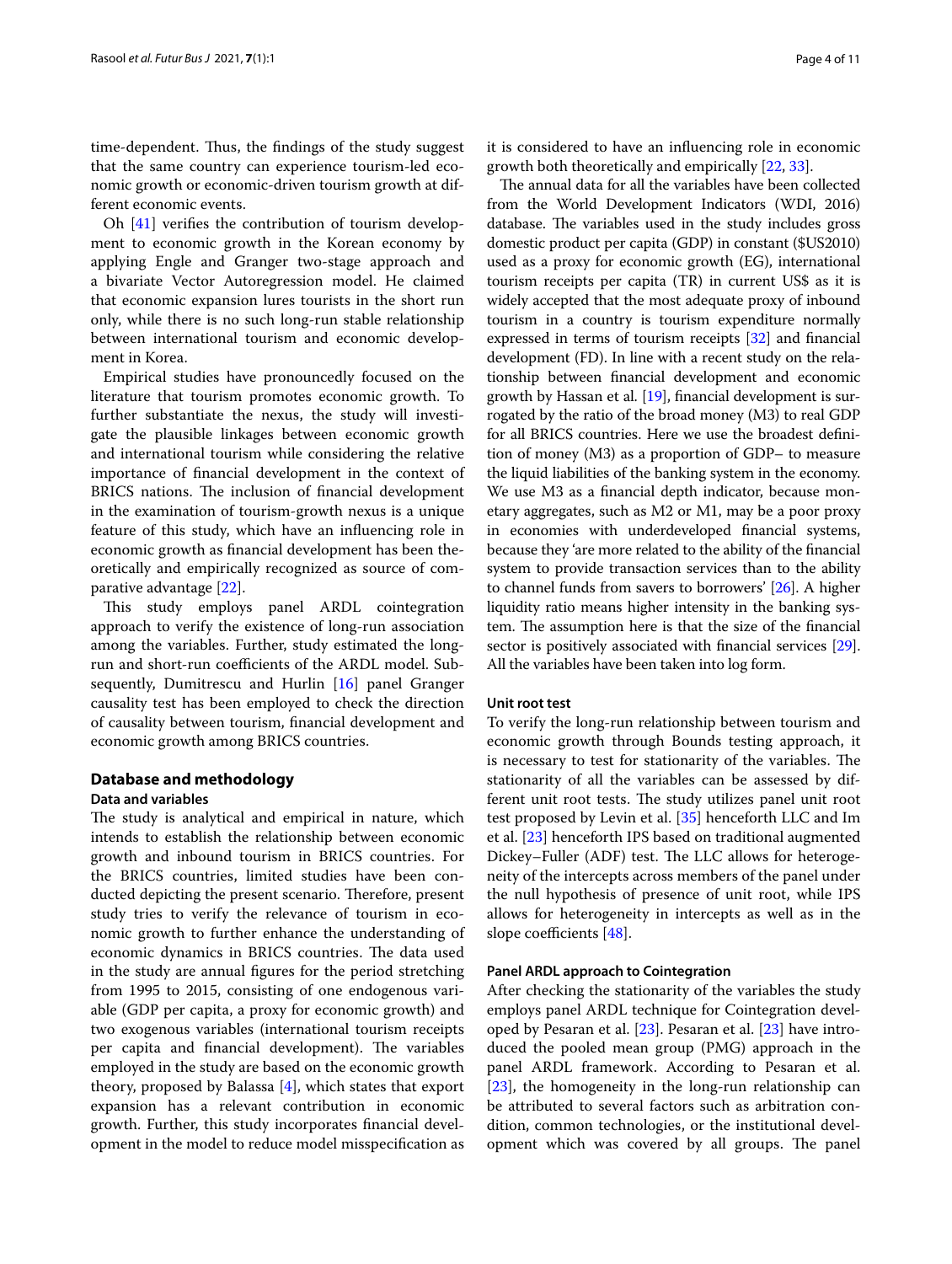ARDL bounds test [[46\]](#page-10-30) is more appropriate by comparing other cointegration techniques, because it is fexible regarding unit root properties of variables. This technique is more suitable when variables are integrated at different orders but not I (2). Haug  $[20]$  $[20]$  has argued that panel ARDL approach to cointegration provides better results for small sample data set such as in our case. The ARDL approach to cointegration estimates both long and short-run parameters and can be applied independently of variable order integration (independent of whether repressors are purely I  $(0)$ , purely I $(1)$  or combination of both. The ARDL bounds test approach used in this study is specifed as follows:

where ECT is the error correction term, and  $\Phi$  is its coeffcient which shows how fast the variables attain longterm equilibrium if there is any deviation in the short run. The error correction term further confirms the existence of a stable long-run relationship among the variables.

## **Panel granger causality test**

To examine the direction of causality Dumitrescu and Hurlin [[16\]](#page-9-17) test is employed. Instead of pooled causality, Dumitrescu and Hurlin [\[16](#page-9-17)] proposed a causality based on the individual Wald statistic of Granger non-causality averaged across the cross section units. Dumitrescu and Hurlin [\[16](#page-9-17)] assert that traditional test allows for homo-

$$
\Delta \ln \mathrm{EG}_{it} = \alpha_0 + \sum_{i=1}^{m} \omega_1 \Delta \ln \mathrm{EG}_{it-i} + \sum_{i=0}^{m} \omega_2 \Delta \ln \mathrm{TR}_{it-i} + \sum_{i=0}^{m} \omega_3 \Delta \ln \mathrm{FD}_{it-i} + \phi_1 \ln G_{it-1} + \phi_2 \ln \mathrm{TR}_{it-1} + \phi_3 \ln \mathrm{FD}_{it-1} + v_{it}
$$
\n(1)

where  $\Delta$  is the first-difference operator,  $\alpha_0$  stands for constant, t is time element,  $\omega_1, \omega_2$  and  $\omega_3$  represent the short-run parameters of the model,  $\emptyset_1$ ,  $\emptyset_2$ , and $\emptyset_3$ are long-run coefficients, while  $V_{it}$  is white noise error term and lastly, *it* represents country at a particular time period. In the ARDL model, the bounds test is applied to determine whether the variables are cointegrated or not.

This test is based on the joint significance of *F*-statistic and the  $\chi^2$  statistic of the Wald test. The null hypothesis of no cointegration among the variables under study is examined by testing the joint signifcance of the *F*-statistic of  $\omega_1, \omega_2, \omega_3$ .

In case series variables are cointegrated, an error correction mechanism (ECM) can be developed as Eq. [\(2](#page-4-0)), to assess the short-run infuence of international tourism and fnancial development on economic growth.

<span id="page-4-1"></span>geneous analysis across all panel sets, thereby neglecting the specifc causality across diferent units.

This approach allows heterogeneity in coefficients across cross section panels. The two statistics Wbar-statistics and Zbar-statistics provides standardized version of the statistics and is easier to compute. Wbar-statistic, takes an average of the test statistics, while the Zbar-statistic shows a standard (asymptotic) normal distribution.

<span id="page-4-0"></span>They proposed an average Wald statistic that tests the null hypothesis of no causality in a panel subgroup against an alternative hypothesis of causality in at least one panel. Following equations will be used to check the direction of causality between the variables.

$$
\Delta \ln \mathrm{EG}_{it} = \beta_0 + \sum_{i=1}^{m} \theta_i \Delta \ln \mathrm{EG}_{it-i} + \sum_{i=0}^{m} \theta_2 \Delta \ln \mathrm{TR}_{it-i} + \sum_{i=0}^{m} \theta_3 \Delta \ln \mathrm{FD}_{it-i} + \phi ECT_{it-1} + \mu_{it}
$$
\n(2)

$$
\Delta \ln \mathrm{EG}_{it} = \alpha_0 + \sum \beta_1 \Delta \ln \mathrm{EG}_{it-i} + \sum \beta_2 \Delta \ln \mathrm{TR}_{it-i} + \sum \beta_3 \Delta \ln \mathrm{FD}_{it-i} + \varepsilon_{it1}
$$
\n(3)

$$
\Delta \ln \text{TR}_{it} = \alpha_1 + \sum \beta_4 \Delta \ln \text{TR}_{it-i} + \sum \beta_5 \Delta \ln \text{EG}_{it-i} + \sum \beta_6 \Delta \ln \text{FD}_{it-i} + \varepsilon_{it2}
$$
\n(4)

$$
\Delta \ln FD_{it} = \alpha_2 + \sum \beta_7 \Delta \ln FD_{it-i} + \sum \beta_8 \Delta \ln EG_{it-i} + \sum \beta_9 \Delta \ln TR_{it-i} + \varepsilon_{it3}
$$
\n(5)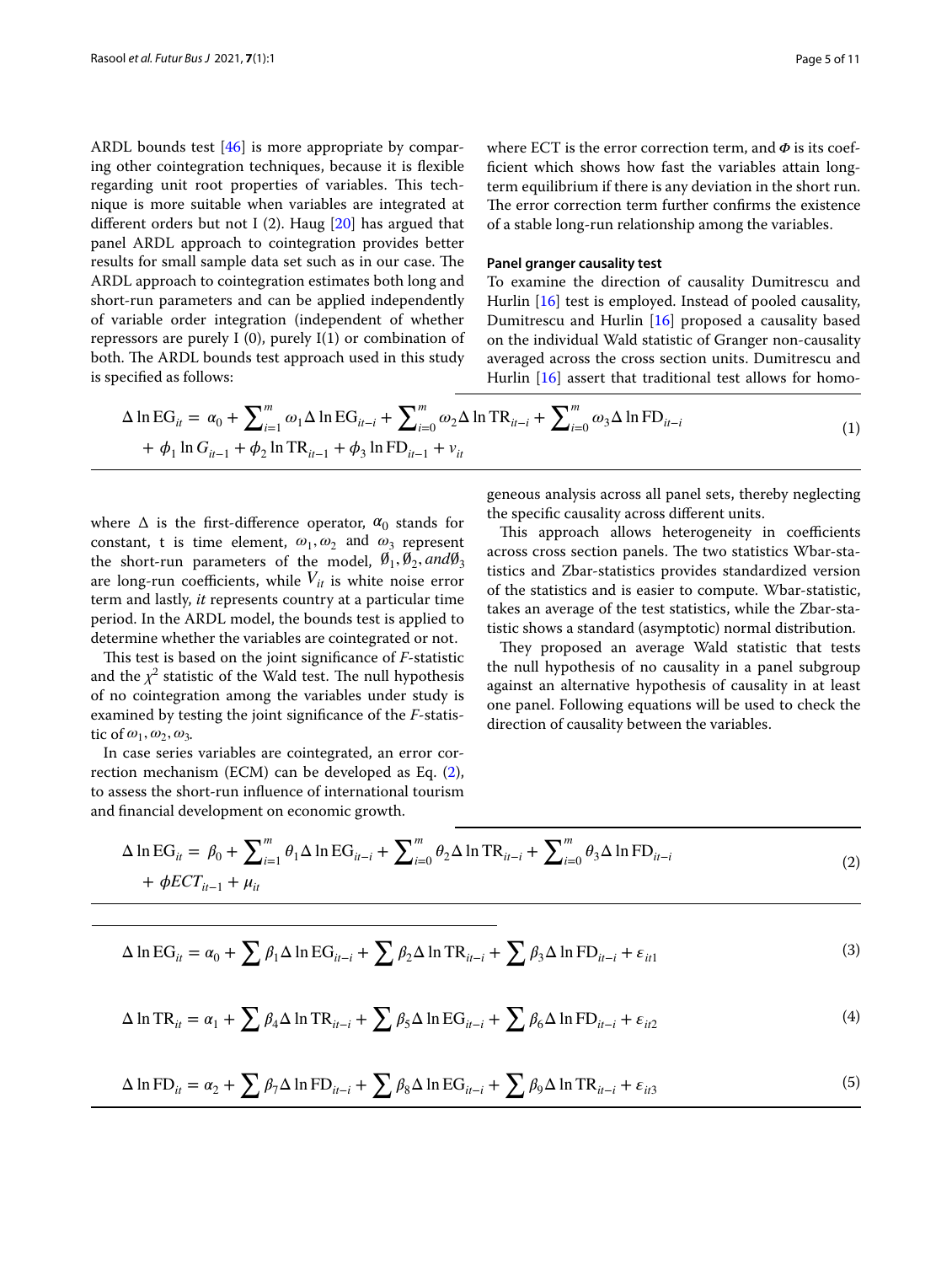| Variable  | <b>InEG</b> |       | <b>InFD</b> |           | <b>InTR</b> |       |
|-----------|-------------|-------|-------------|-----------|-------------|-------|
|           | Mean        | SD    | Mean        | <b>SD</b> | Mean        | SD    |
| Brazil    | 4.180       | 0.006 | 7.920       | 0.089     | 9.501       | 0.061 |
| Russia    | 3.920       | 0.020 | 8.810       | 0.133     | 9.940       | 0.053 |
| India     | 3.002       | 0.031 | 10.401      | 0.061     | 9.850       | 0.074 |
| China     | 3.450       | 0.051 | 10.031      | 0.040     | 10.452      | 0.066 |
| S. Africa | 3.820       | 0.010 | 12.012      | 0.071     | 9.790       | 0.050 |

# <span id="page-5-0"></span>**Table 1 Descriptive statistics**

*Source*: Authors own calculations

## <span id="page-5-1"></span>**Table 2 Results of panel unit root tests**

| Variable | LLC                   |                          | IPS                |                          | <b>Decision</b> |
|----------|-----------------------|--------------------------|--------------------|--------------------------|-----------------|
|          | At level              | At first difference      | At level           | At first difference      |                 |
| InEG     | $-0.599$              | $-5.379^{b}$             | 0.873              | $2.514^{b}$              | 1(1)            |
| InTR     | $-3.348^{b}$          | -                        | 5.831 <sup>a</sup> | -                        | I(0)            |
| InFD     | $-3.735$ <sup>a</sup> | $\overline{\phantom{m}}$ | $-4.59^{b}$        | $\overline{\phantom{m}}$ | I(0)            |

*Source*: Authors calculations

<sup>a</sup> Represents 1% and <sup>b</sup>Represents 5% level of significance and Panel unit root test includes intercept only

# **Estimation, results and Discussion**

# **Descriptive statistics**

Table [1](#page-5-0) presents descriptive statistics of variables selected for the period 1995–2015. The variable set includes GDP, FD and TR for all BRICS countries. Brazil tops the list with GDP per capita of 4.18, while India lagging behind all BRICS nations. In the recent economic survey by International Monetary Fund (IMF report 2016), India was ranked 126 for its per capita GDP. India's GDP per capita went up to \$7170 against all other BRICS countries which were placed in the above \$10,000 bracket. China has the highest tourism receipts in comparison to other BRICS countries. China is a very popular country for foreign tourists, which ranks third after France and USA. In 2014, China invested \$136.8 billion into its tourist infrastructure, a fgure second only to the United States (\$144.3 billion). Tourism, based on direct, indirect, and induced impact, accounted for near 10% in the GDP of China (WTTC report 2017).

#### **Stationarity results**

Primarily, we employed LLC and IPS unit root test to assess the integrated properties of the series. The results of IPS and PP tests are presented in Table [2](#page-5-1). Panel unit root test result evinces that FD and TR are stationary at level, while GDP per capita is integrated variable of order 1. The result exemplifies that GDP per capita, Tourism receipts and Financial Development are integrated at 1(0) and 1(1). Consequently, the panel ARDL approach to cointegration can be applied.

# **Cointegration test results**

In view of the above results with a mixture of order integration, the panel ARDL approach to cointegration is the most appropriate technique to investigate whether there exists a long-run relationship among the variables [\[42](#page-10-31)]. Table [3](#page-5-2) illustrates that the estimated value of F-statistics, which is higher than the lower and upper limit of the bound value, when InEG is used as a dependent variable. Hence, we reject the null hypothesis of no cointegration  $H_0$ :  $\emptyset_1 = \emptyset_2 = \emptyset_3 = 0$  of Eq. [\(1\)](#page-4-1). Therefore, the result asserts that international tourism, fnancial development and economic growth are signifcantly cointegrated over the period (1995–2015).

Subsequently, the study investigates the long-run and short-run impact of international tourism and fnancial development on economic growth. Lag length is selected on the principle of minimum Bayesian information *criterion* (SBC) value, which is 2 in our case. The long-run coefficients of financial development and tourism receipts with respect to economic growth in Table [4](#page-6-0)

<span id="page-5-2"></span>

| Table 3 The results of panel ARDL cointegration |  |  |  |  |
|-------------------------------------------------|--|--|--|--|
|-------------------------------------------------|--|--|--|--|

| <b>Estimated</b><br><b>ARDL</b> model | <b>F-statistics Lower</b> | bound<br>value | Upper<br>bound<br>value | Conclusion    |
|---------------------------------------|---------------------------|----------------|-------------------------|---------------|
| F(InEG/InTR.<br>$lnFD$ )              | $4.54^{a}$                | 3.10           | 387                     | Cointegration |

*Source*: Calculated by authors

a Rejection of the null hypothesis of no cointegration at 5% level of significance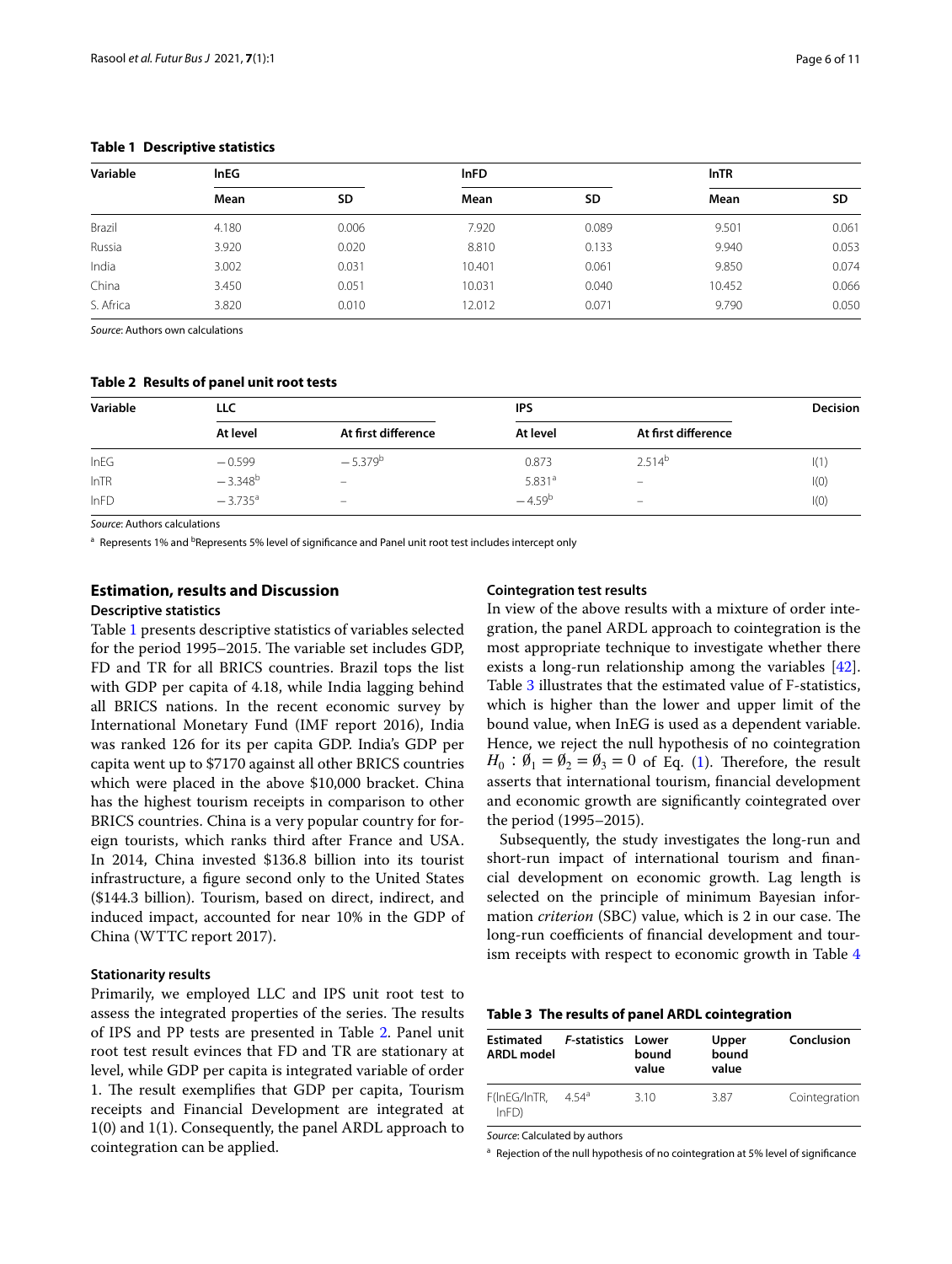| Dependent variable: economic growth |                    |                    |         |  |
|-------------------------------------|--------------------|--------------------|---------|--|
| Regressor                           | Coefficient        | <b>Stand Error</b> | t-value |  |
| constant                            | 0.095              | 0.120              | 0791    |  |
| l nTR                               | 0.311 <sup>a</sup> | 0.036              | 8638    |  |

 $LnFD$  0.226<sup>a</sup> 0.047 4.808

<span id="page-6-0"></span>**Table 4 PMG long-run estimates from Panel ARDL model**

*Source*: Authors calculations

<sup>a</sup> Represents rejection at 1% level of signifcance

indicate that tourism growth and fnancial development exerts positive infuence on economic growth in the long run. In other words, an increase in volume of tourism receipts per capita and fnancial depth spurs economic growth and both the coefficients are statistically significant in case of BRICS nations in the long run. The results are interpreted in detail as below:

The elasticity coefficient of economic growth with respect to tourism shows that 1% rise in international tourism receipts per capita would imply an estimated increase of almost 0.31% domestic real income in the long run, all else remaining the same. Thus, the earnings in the form of foreign exchange from international tourism afect growth performance of BRICS nations positively. This finding of our study is in consonance with the empirical results of Kreishan for Jordan [\[30\]](#page-10-32), Balaguer and Cantavella-Jordá [\[3](#page-9-5)] for Spain and Ohlan [\[43](#page-10-33)] for India.

Further our fnding lend support to the wide applicability of the new growth theory proposed by Balassa which states that export expansion promote growth performance of nations. Thus, validates TLGH coined by Balaguer and Cantavell-Jorda [\[3](#page-9-5)] which states that inbound tourism acts a long-run economic growth factor. The so called tourism-led growth hypothesis suggests that the development of a country's tourism industry will eventually lead to higher economic growth and, by extension, further economic development via spillovers and other multiplier efects.

Likewise, fnancial development as expected is found to be positively associated with economic growth. The coeffcient of fnancial development states that 1% improvement in fnancial development will push up economic growth by 0.22% in the long run, keeping all other variables constant. The empirical results are consistent with the fnding of Hassan et al. [[19\]](#page-9-18) for a panel of South Asian countries. Well-regulated and properly functioning fnancial development enhances domestic production through savings, borrowings & investment activities and boosts economic growth. Further, it promotes economic growth by increasing efficiency  $[7]$  $[7]$ . Levine  $[33]$  $[33]$  believes that

<span id="page-6-1"></span>

| Dependent variable: economic growth |                       |                    |         |  |
|-------------------------------------|-----------------------|--------------------|---------|--|
| Regressor                           | Coefficient           | <b>Stand Error</b> | t-ratio |  |
| $\Delta$ LnTR( $-1$ )               | 0.091 <sup>b</sup>    | 0.043              | 2.116   |  |
| <b>NInFD</b>                        | 0.025                 | 0.018              | 1.388   |  |
| $\Delta$ LnFD $(-1)$                | 0.049 <sup>b</sup>    | 0.023              | 2.107   |  |
| $ECT( - 1)$                         | $-0.434$ <sup>a</sup> | 0.130              | 3.334   |  |

Source: Authors calculations

<sup>a</sup> Represents 1% significant level, respectively, and <sup>b</sup>Represents 5%

financial intermediaries enhance economic efficiency, and ultimately growth, by helping allocation of capital to its best use. Modern growth theory identifes two specifc channels through which the fnancial sector might afect long-run growth; through its impact on capital accumulation and through its impact on the rate of technological progress. The sub-prime crisis which depressed the economic growth worldwide in 2007 further substantiates the growth-fnancial development nexus.

In the third and fnal step of the bounds testing procedure, we estimate short-run dynamics of variables by estimating an error correction model associated with long-run estimates. The empirical finding indicates that the coefficient of error correction term (ECT) with one period lag is negative as well as statistically signifcant. This finding further substantiates the earlier cointegration results between tourism, fnancial development and economic growth, and indicates the speed of adjustment from the short-run toward long-run equilibrium path. The coefficient of ECT reveals that the short-run divergences in economic growth from long-run equilibrium are adjusted by 43% every year following a short-run shock.

The short-run parameters in Table [5](#page-6-1) demonstrates that tourism and fnancial development acts as an engine of economic growth in the short run as well. The coefficient of both tourism receipts per capita and fnancial development with one period lag is also found to be progressive and significant in the short run. These results highlight the role of earnings from international tourism and fnancial stability as an important driving force of economic growth in BRICS nations in the short run as well.

Further, a comparison between short-run and long-run elasticity coefficients evince that long-run responsiveness of economic growth with respect to tourism and fnancial development is higher than that of short run. It exemplifes that over time higher international tourism receipts and well-regulated fnancial system in BRICS nations give more boost to economic growth.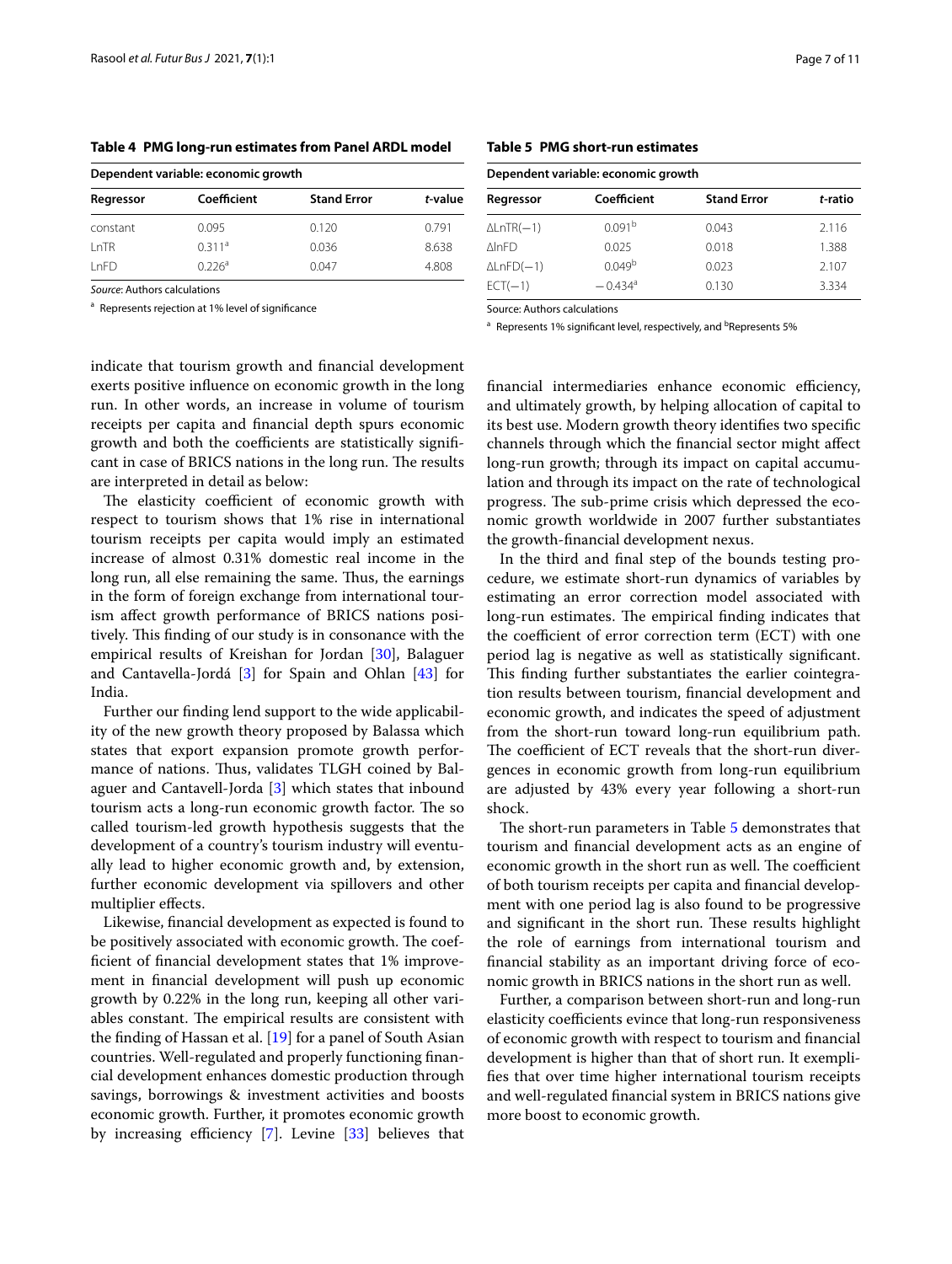<span id="page-7-0"></span>**Table 6 Dumitrescu Hurlin panel causality tests (sample: 1995–2015)**

| <b>Null hypothesis</b>                  |      | W-Stat Zbar-Stat P values |                   |
|-----------------------------------------|------|---------------------------|-------------------|
| EG does not homogeneously cause TR      | 4.31 | 5.24                      | 0.00 <sup>a</sup> |
| TR does not homogeneously cause EG      | 3.38 | 3.76                      | 0.00 <sup>a</sup> |
| EG does not homogeneously cause FD      | 5.09 | 6.47                      | 0.00 <sup>a</sup> |
| FD does not homogeneously cause EG 2.64 |      | 2.59                      | 0.00 <sup>a</sup> |
| FD does not homogeneously cause TR      | 2.51 | 2.38                      | 0.01 <sup>a</sup> |
| TR does not homogeneously cause FD      | 2.86 | 294                       | 0.00 <sup>a</sup> |

*Source*: Calculated by authors

<sup>a</sup> Significance at 1% level

#### **Analysis of causality**

At this stage, we investigate the causality between tourism, fnancial development and economic growth pre-sented in Table [6](#page-7-0). The result shows bi-directional causal relationship between tourism and economic growth, thereby validates 'feedback hypothesis' and consequently supported both the tourism-led growth hypothesis (TLGH) and its reciprocal, the economic-driven tourism growth hypothesis (EDTH). The bi-directional causality between inbound tourism and GDP, which directs the level of economic activity and tourism growth, mutually infuences each other in that a high volume of tourism growth leads to a high level of economic development and reverse also holds true. These results replicate the fndings of Banday and Ismail [\[5](#page-9-11)] in the context of BRICS countries, Yazdi et al.  $[27]$  $[27]$  for Iran and Kim et al.  $[28]$  $[28]$  $[28]$ for Taiwan. One of the channels through which tourism spurs economic growth is through the use of receipts earned in the form of foreign currency. Thus, growth in foreign earnings may allow the import of technologically advances goods that will favor economic growth and vice versa. Thus, results demonstrate that international tourism promotes growth and in turn economic expansion is necessary for tourism development in case of BRICS countries. With respect to policy context, this fnding suggests that the BRICS nations should focus on economic policies to promote tourism as a potential source of economic growth which in turn will further promote tourism growth.

Similarly, in case of economic growth and fnancial development, the fndings demonstrate the presence of bi-directional causality between two constructs. The fndings validate thus both 'demand following' and supply leading' hypothesis. The findings suggests that indeed fnancial development plays a crucial role in promoting economic activity and thus generating economic growth for these countries and reverse also holds. Our fndings are in line with Pradhan [[48](#page-10-29)] in case of BRICS countries and Hassan et al. [[19](#page-9-18)] for low and middle-income

countries. This suggests that finance development can be used as a policy variable to foster economic growth in the five BRICS countries and vice versa. The study emphasizes that the current economic policies should recognize the fnance-growth nexus in BRICS in order to maintain sustainable economic development in the economy. The empirical results in this paper are in line with expectations, confrming that the emerging economies of the BRICS are benefting from their fnance sectors.

Finally, two-sided causal relationship is found between tourism receipts and financial development. That is, tourism might contribute to fnancial development and, in return, fnancial development may positively contribute to tourism. This means that financial depth and tourism in BRICS have a reinforcing interaction. The positive impact of tourism on fnancial development can be attributed to the fact that infows of foreign exchange via international tourism not only increases income levels but also leads to rise in official reserves of central banks. This in turn enables central banks to adapt expansionary monetary policy. The positive contribution of fnancial sector to tourism is further characterized by supply leading hypothesis. Further, better fnancial and market conditions will attract tourism entrepreneurship, because frms will be able to use more capital instead of being forced to use leveraging [[13\]](#page-9-22). Hence, any shocks in money supply could adversely afect tourism industry in these countries. Song and Lin [[56](#page-10-36)] found that global fnancial crisis had a negative impact on both inbound and outbound tourism in Asia. This result is in consistent with Başarir and Çakir [\[6](#page-9-23)] for Turkey and four European countries.

#### **Stability tests**

In addition, to test the stability of parameters estimated and any structural break in the model CUSUM and

<span id="page-7-1"></span>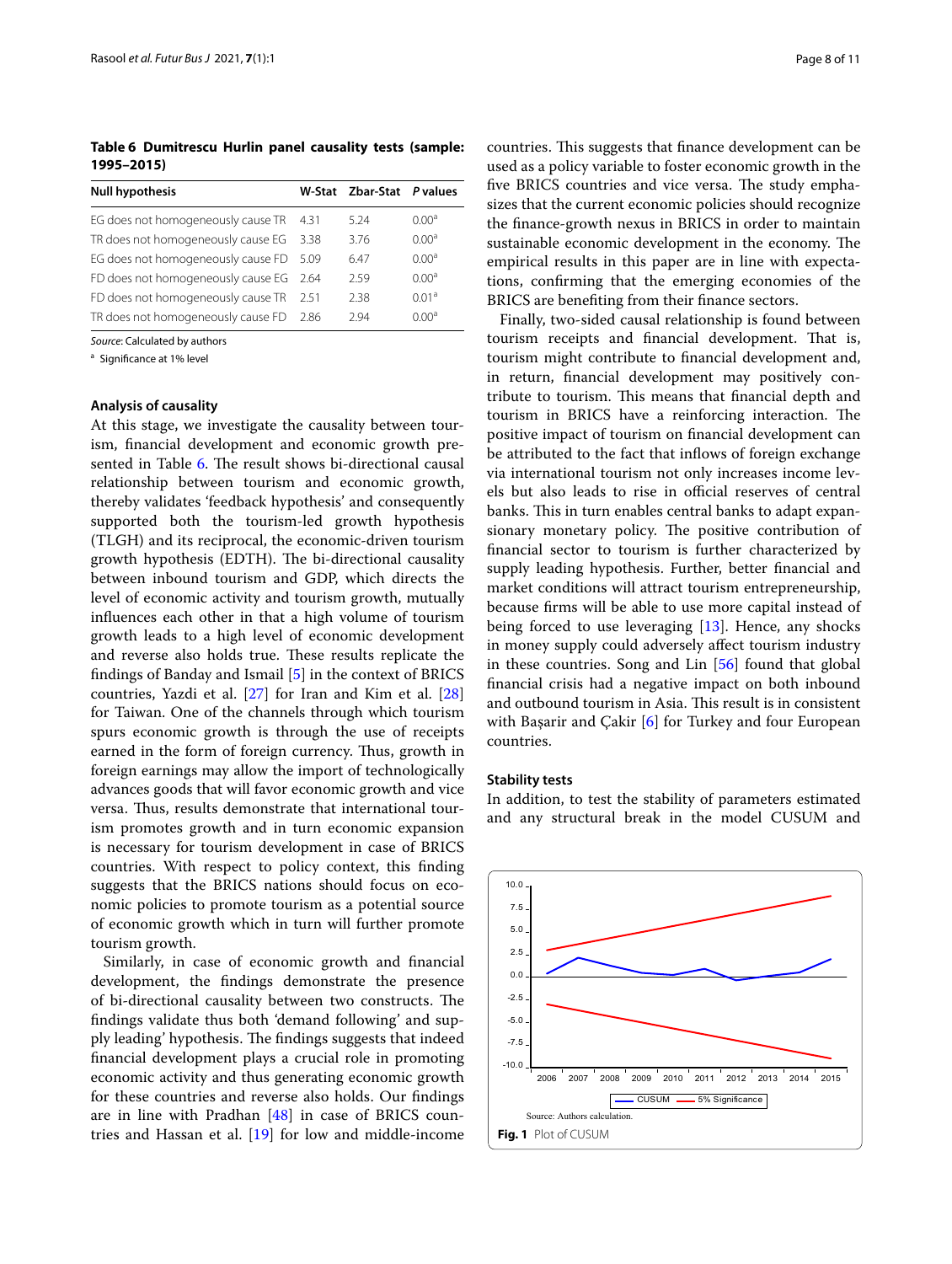<span id="page-8-0"></span>CUSUMSQ tests are employed. Figs. [1](#page-7-1) and [2](#page-8-0) show blue line does not transcend red lines in both the tests, thus provides strong evidence that our estimated model is ft and valid policy implications can be drawn from the results.

# **Summary and concluding remarks**

A rigorous study of the relationship between tourism and economic growth, through the tourism-led growth hypothesis (TLGH) perspective has remained a debatable issue in the economic growth literature. This study aims to empirically investigate the relationship between inbound tourism, fnancial development and economic growth in BRICS countries by utilizing the panel data over the period 1995–2015. The study employs the panel ARDL approach to cointegration and Dumitrescu-Hurlin panel Granger causality test to detect the direction of causation.

To the best of authors' knowledge, this is the frst study which explored the relationship between economic growth and tourism while considering the relative importance of fnancial development in the context of BRICS nations. The empirical results of ARDL model posits that in BRICS countries inbound tourism, fnancial development and economic growth are signifcantly cointegrated, i.e., variables have stable long-run relationship. This methodology has allowed obtaining elasticities of economic growth with respect to tourism and fnancial development both in the long run and short run. The result reveals that international tourism growth and fnancial development positively afects economic growth both in the long run and short run. The coefficient of tourism indicates that with a 1% rise in tourism receipts per capita, GDP per capita of BRICS economies will go up by 0.31% in the long run. This finding lends support to TLGH coined by Balaguer and Cantavell-Jorda [[3\]](#page-9-5) which states that inbound tourism acts a long-run economic growth factor. The so called tourism-led growth hypothesis suggests that the development of a country's tourism industry will eventually lead to higher economic growth and, by extension, further economic development via spillovers and other multiplier efects.

Likewise, 1% improvement in fnancial development, on average, will increase economic growth in BRICS countries by  $0.22\%$  in the long run. The result seems logical as modern growth theory identifes two channels through which the fnancial sector might afect long-run growth: frst, through its impact on capital accumulation and secondly, through its impact on the rate of technological progress. The sub-prime crisis which hit the economic growth Worldwide in 2007 further substantiates the growth-fnancial development nexus.

The negative and statistically significant coefficient of lagged error correction term (ECT) further substantiates the long-run equilibrium relationship among variables. The negative coefficient of ECT also shows the speed of adjustment toward long-run equilibrium is 43% per annum if there is any short-run deviation. The estimates of parameters are found to be stable by applying CUSUM and CUSUMQ for the time period under consideration. Therefore, inbound tourism earnings and financial institutions can be used as a channel to increase economic growth in BRICS economies.

Further, Granger causality test result indicates the bidirectional causation in all cases. Hence, the causal relationship between international tourism and economic growth is bi-directional. And, consequently this empirical fnding lends support to both the tourism-led growth hypothesis (TLGH) and its reciprocal, the economicdriven tourism growth hypothesis (EDTH). This means that tourism is not only an engine for economic growth, but the economic outcome on itself can play an important role in providing growth potential to tourism sector.

The Granger causality findings provide useful information to governments to examine their economic policy, to adjust priorities regarding economic investment, and boost their economic growth with the given limited resources. Thus, it is suggested that more resources should be allocated to tourism industry and tourismrelated industries if the tourism-led growth hypothesis holds true. On the other side, if economic-driven tourism growth is supported then more resources should be diverted to leading industries rather than the travel and tourism sector, and the tourism industry will in turn beneft from the resulting overall economic growth. And, when bi-directional causality is detected, a balanced allocation of economic resources for the travel and tourism sector and other industries is important and necessary. The policy implication is that resource allocation

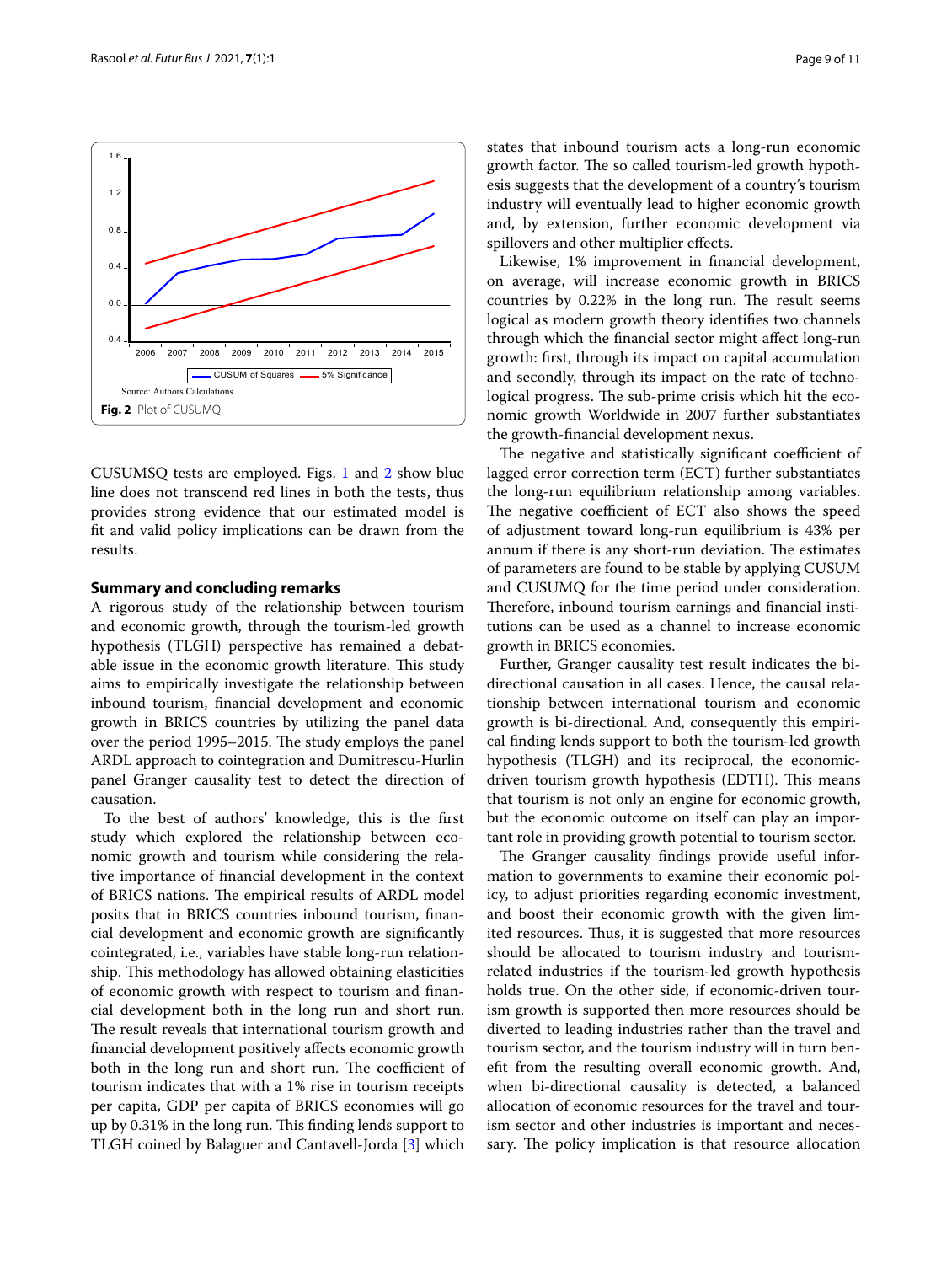supporting both the tourism and tourism-related industries could beneft both tourism development and economic growth.

To sum up, the major fnding of this study lends support to wide applicability of the tourism-led growth hypothesis in case of BRICS countries. Thus, in the Policy context, signifcant impact of tourism on BRICS economy rationalizes the need of encouraging tourism. Tourism can spur economic prosperity in these countries and for this reason; policymakers should give serious consideration toward encouraging tourism industry or inbound tourism. BRICS countries should focus more on tourism infrastructure, such as, convenient transportation, alluring destinations, suitable tax incentives, viable hostels and proper security arrangements to attract the potential tourists. Most of these countries are devoid of rich facilities and popular tourist incentives, to get promoted as important destination and in the long-run promotes economic growth. Further, they need a staunch support from all sections of authorities, non-government organizations (NGOs), and private and allied industries, in the endeavor to attain sustainable growth in tourism. Both state and non-state actors must recognize this growing industry and its positive implication on economy.

For future research, we suggest that researchers should consider the nonlinear factor in the dynamic relationship of tourism and economic growth in case of BRICS countries. Further one can go for comparative study to examine the TLGH in BRICS countries.

#### **Abbreviations**

ARDL: autoregressive distributed lag model; BRICS: Brazil, Russia, India, China and South-Africa; UNWTO: United Nations World Tourism Organization; WTTC: World Travel & Tourism Council; GDP: gross domestic product; WDI: world development indicators; TLGH: tourism-led growth hypothesis; ELGH: export-led growth hypothesis; EDTH: economic-driven tourism hypothesis; ADF: augmented Dickey–Fuller test; ECM: error correction model; ECT: error correction term.

#### **Acknowledgements**

Not applicable.

#### **Author's contributions**

HR has written introduction, research methodology and results and discussion part. Review of literature and data analysis was done by SM. Conclusion was written jointly by HR and SM. MT has provided useful inputs and fnalized the manuscript. All authors read and approved the manuscript.

#### **Funding**

This research has received no specifc funding.

#### **Availability of data and materials**

Data used in the study can be provided by the corresponding author on request.

#### **Competing interests**

Authors declare that there are no competing interests.

#### **Author details**

<sup>1</sup> Department of Economics, Aligarh Muslim University, Aligarh, India.<sup>2</sup> Department of Commerce, Aligarh Muslim University, Aligarh, India.

Received: 2 August 2019 Accepted: 30 November 2020 Published: 5 January 2021

#### **References**

- <span id="page-9-2"></span>1. Andriotis K (2002) Scale of hospitality frms and local economic development—evidence from Crete. Tourism Manag 23(4):333–341
- <span id="page-9-15"></span>2. Antonakakis N, Dragouni M, Filis G (2015) How strong is the linkage between tourism and economic growth in Europe? Econ Modell 44:142–155
- <span id="page-9-5"></span>3. Balaguer J, Cantavella-Jorda M (2002) Tourism as a long-run economic growth factor: the Spanish case. Appl Econ 34(7):877–884
- <span id="page-9-6"></span>4. Balassa B (1978) Exports and economic growth: further evidence. J Dev Econ 5(2):181–189
- <span id="page-9-11"></span>5. Banday UJ, Ismail S (2017) Does tourism development lead positive or negative impact on economic growth and environment in BRICS countries? A panel data analysis. Econ Bull 37(1):553–567
- <span id="page-9-23"></span>6. Basarir C, Çakir YN (2015) Causal interactions between  $CO<sub>2</sub>$  emissions, fnancial development, energy and tourism. Asian Econ Financ Rev 5(11):1227
- <span id="page-9-21"></span>7. Bell C, Rousseau PL (2001) Post-independence India: a case of fnance-led industrialization? J Dev Econ 65(1):153–175
- <span id="page-9-13"></span>8. Belloumi M (2010) The relationship between tourism receipts, real efective exchange rate and economic growth in Tunisia. Int J Tour Res 12(5):550–560
- <span id="page-9-1"></span>9. Blake A, Sinclair MT, Soria JAC (2006) Tourism productivity: evidence from the United Kingdom. Ann Tourism Res 33(4):1099–1120
- <span id="page-9-10"></span>10. Brida JG, Pulina M (2010) A literature review on the tourism-led-growth hypothesis. Working paper CRENoS201017. Centre for North South Economic Research, Sardinia
- <span id="page-9-4"></span>11. Brida JG, Cortes-Jimenez I, Pulina M (2016) Has the tourism-led growth hypothesis been validated? A literature review. Curr Issues Tourism 19(5):394–430
- <span id="page-9-9"></span>12. Chatziantoniou I, Filis G, Eeckels B, Apostolakis A (2013) Oil prices, tourism income and economic growth: a structural VAR approach for European Mediterranean countries. Tourism Manag 36:331–341
- <span id="page-9-22"></span>13. Chen M-H (2010) The economy, tourism growth and corporate performance in the Taiwanese hotel industry. Tourism Manag 31:665–675
- <span id="page-9-3"></span>14. Croes R (2006) A paradigm shift to a new strategy for small island economies: embracing demand side economics for value enhancement and long term economic stability. Tourism Manag 27:453–465
- <span id="page-9-12"></span>15. Dhungel KR (2015) An econometric analysis on the relationship between tourism and economic growth: empirical evidence from Nepal. Int J Econ Financ Manag 3(2):84–90
- <span id="page-9-17"></span>16. Dumitrescu EI, Hurlin C (2012) Testing for Granger non-causality in heterogeneous panels. Econ Modell 29(4):1450–1460
- <span id="page-9-0"></span>17. Daniel Mminele (2016) The role of BRICS in the global economy. Speech at the Bundesbank Regional Office in North Rhine-Westphalia, Düsseldorf, Germany.<https://www.bis.org/review/r160720c.pdf>
- <span id="page-9-7"></span>18. Goldsmith RW (1969) Financial structure and development (No. HG174 G57)
- <span id="page-9-18"></span>19. Hassan MK, Sanchez B, Yu JS (2011) Financial development and economic growth: new evidence from panel data. Quart Rev Econ Financ 51(1):88–104
- <span id="page-9-20"></span>20. Haug AA (2002) Temporal aggregation and the power of cointegration tests: A Monte Carlo study. Oxf Bull Econ Stat 64:399–412
- <span id="page-9-8"></span>21. Henry EW, Deane B (1997) The contribution of tourism to the economy of Ireland in 1990 and 1995. Tourism Manag 18(8):535–553
- <span id="page-9-16"></span>22. Hur J, Raj M, Riyanto YE (2006) Finance and trade: a cross-country empirical analysis on the impact of fnancial development and asset tangibility on international trade. World Dev 34(10):1728–1741
- <span id="page-9-19"></span>23. Im KS, Pesaran MH, Shin Y (2003) Testing for unit roots in heterogeneous panels. J Econ 115(1):53–74
- <span id="page-9-14"></span>24. Kadir N, Karim MZA (2012) Tourism and economic growth in Malaysia: evidence from tourist arrivals from Asean-S countries. Econ Res Ekonomska istraživanja 25(4):1089–1100